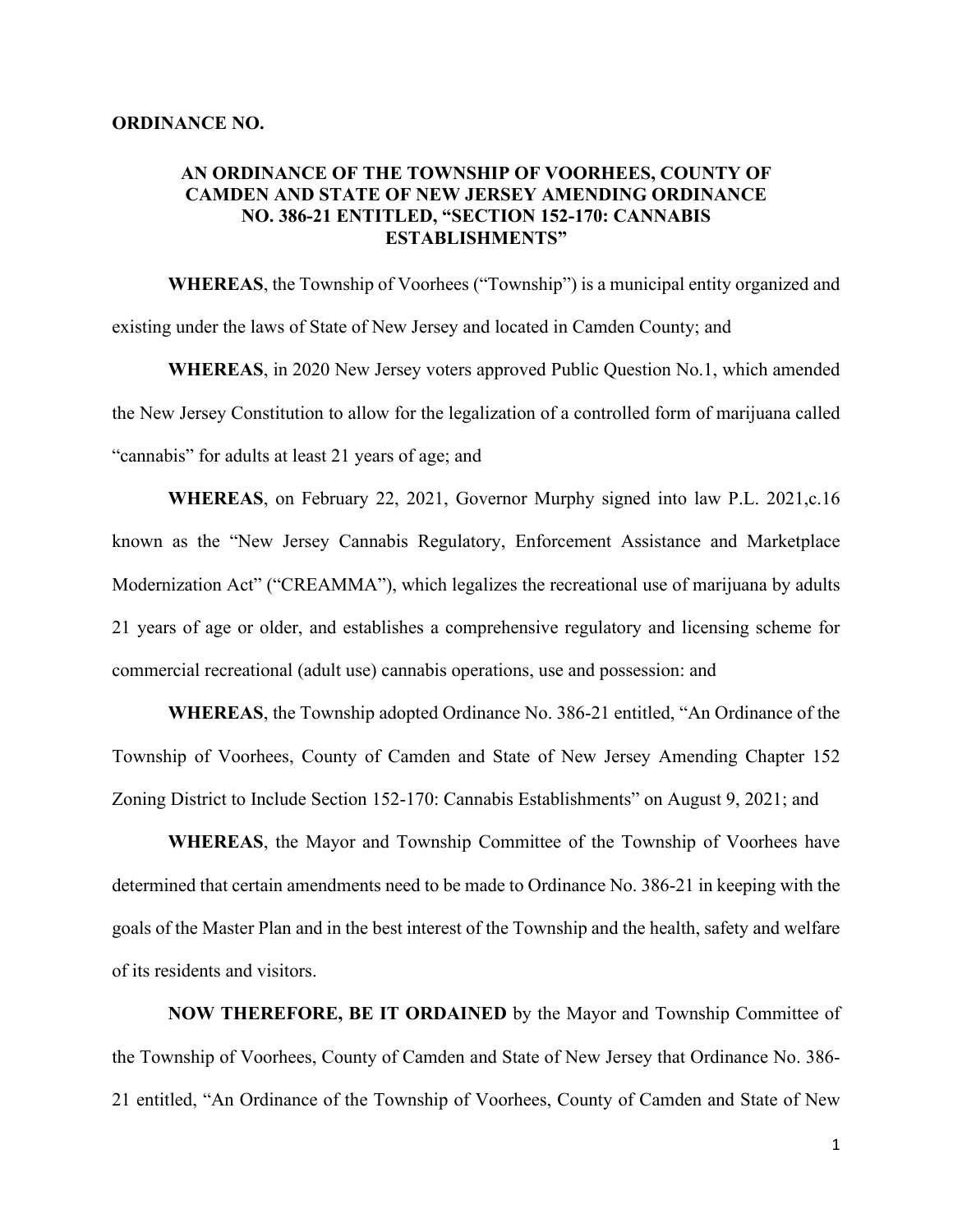Jersey Amending Chapter 152 Zoning District to Include Section 152-170: Cannabis Establishments" is hereby amended as follows:

Cannabis establishment licenses 3, 4 and 5 shall be conditional permitted uses within a Cannabis Use Overlay Zone within various zoning districts of the municipality identified on the attached map, entitled "Conditional Use Overlay Zones – Voorhees, N.J."

Section 2. Section 152-174 entitled, "Conditions of Site Development Standards" shall be amended, in part, as follows:

> "3. No Cannabis Establishments shall be located within 500 feet of a house of worship or residential zone.

> 6. No cannabis establishment shall be located within 1,000 feet of a day-care facility, school or playground that is within a publicly owned park. This 1,000 foot limitation to public playgrounds shall not apply if there is a four lane divided or undivided highway between the public playground and the proposed Cannabis Business. For purposes of this subsection, a public playground shall mean only that improved area within a public park and not the public park itself designed, equipped and set aside by the Township for play of six or more children under the age of 18 which is not intended for use as an athletic playing field or athletic court and shall include any play equipment such as swings, slides, and sand boxes whether or not fenced in or surrounded by other physical barriers."

Section 3. The following subsection is hereby added:

Section 1. Section 152-172 entitled, "Conditional Use" shall be repealed and replaced with the following: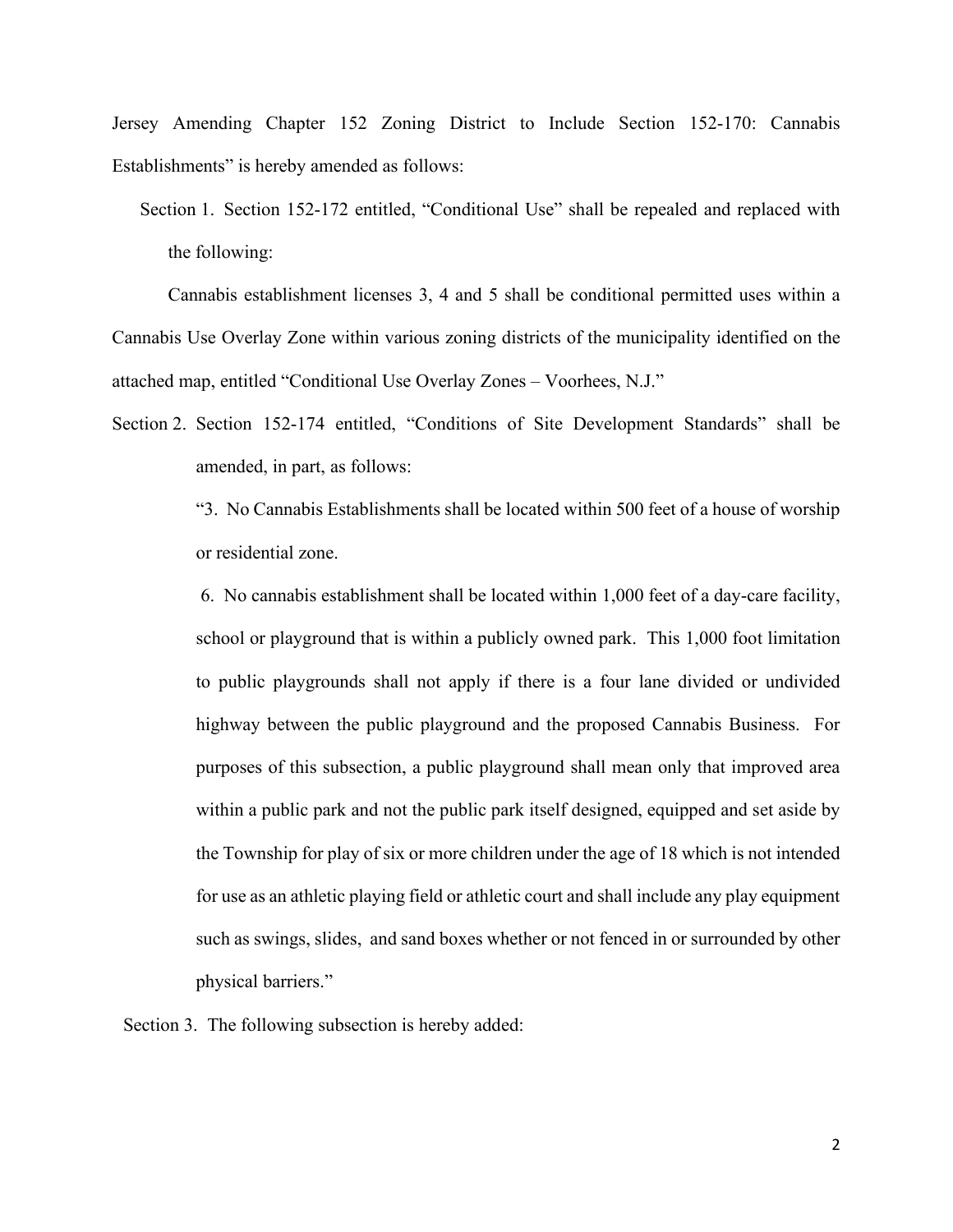"Section 152-175 Enforcement" The administration, approval process, permitting and enforcement of this Ordinance shall be the same as all other land use and development matters as set forth in the Voorhees Township Code including, but not limited to Chapter 156 of the Voorhees Township Code entitled, Establishment, Administration and Enforcement of Planning and Zoning."

Section 4. It is hereby found and determined that the Cannabis Establishment Ordinance conforms to the Master Plan of the Township of Voorhees.

Section 5. It is hereby found and determined that the Ordinance gives due consideration to the provision of appropriate allowable uses within the areas within Township with special consideration for the health, safety and welfare of the residents of the areas and the Township of Voorhees.

Section 6. In order to facilitate the implementation Ordinance, it is hereby found and determined that this action must be taken by this Township Committee to amend the Township of Voorhees Land Use Ordinance and take appropriate action upon proposals and measures designed to effectuate the same.

Section 7. All Ordinances contrary to the provisions of this section of the Ordinance are hereby repealed to the extent that they are inconsistent herewith.

Section 8. This Ordinance shall take effect upon final passage and publication in accordance with law.

\_\_\_\_\_\_\_\_\_\_\_\_\_\_\_\_\_\_\_\_\_\_\_\_\_\_\_\_\_ \_\_\_\_\_\_\_\_\_\_\_\_\_\_\_\_\_\_\_\_\_\_\_\_\_\_\_\_

## ATTEST: TOWNSHIP OF VOORHEES

Dee Ober, RMC, Township Clerk By: Michael R. Mignogna, Mayor